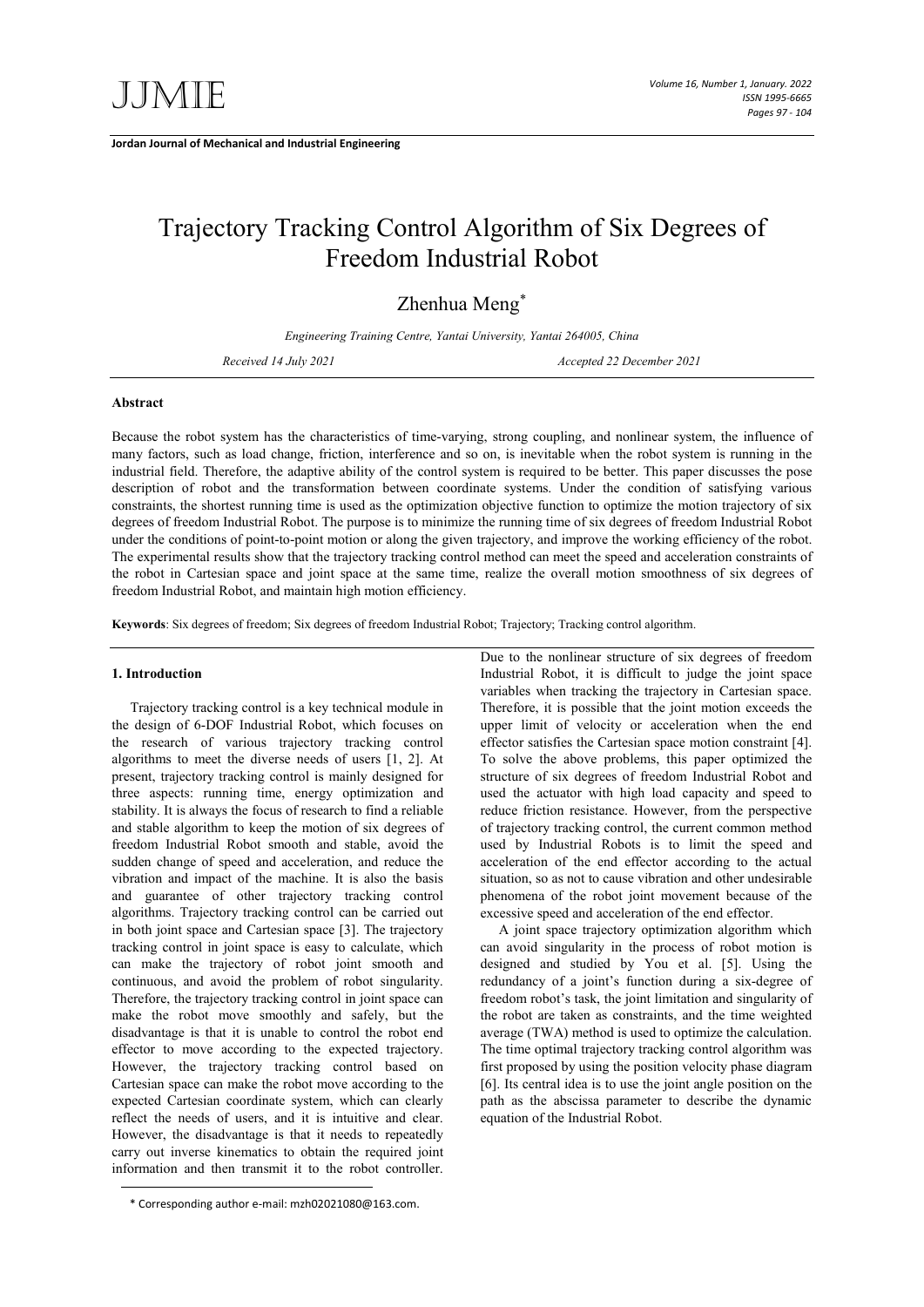The dynamic programming algorithm is introduced by Campeau-Lecours et al. [7]. However, the trajectory tracking control algorithm introduced before ignores the change of driving torque when establishing the dynamic mathematical model. Therefore, the produced trajectory will have discontinuous joint torque and acceleration, which will lead to bad effect. Therefore, this paper proposes the research on motion trajectory tracking control algorithm of six degree of freedom Industrial Robot. Firstly, the position and pose of the robot and the transformation between the coordinate systems are described. Under the constraint conditions, taking the shortest running time as the optimization objective function, the motion trajectory of the 6-DOF Industrial Robot was optimized, so as to improve the working efficiency of the robot. The results show that the trajectory tracking control method can achieve the overall motion smoothness of six degrees of freedom Industrial Robot, and can maintain high motion efficiency.

## **2. Kinematics and Dynamics Analysis of Six Degrees of Freedom Industrial Robot**

The kinematics of six degrees of freedom Industrial Robot mainly studies the way and nature of the robot's motion process, neglecting the external forces. In the kinematics of six degrees of freedom Industrial Robot, the calculations involved are the mathematical factors associated with the mode of motion [8]. So the kinematics research of the six degrees of freedom Industrial Robot includes all the time and geometric parameters related to the motion [9]. In the field of robot dynamics, the effect and influence of environmental dynamic factors and human dynamic factors on robot motion are studied.

#### *2.1. Pose description*

The position and attitude of the end-effector in the base coordinate system are described to represent the working attitude of the 6-DOF Industrial Robot. Therefore, it is necessary to customize the uniform standard to describe the posture and posture in the robot space, including work actuator and machining parts.

#### (1) Location description

By measuring the three-dimensional coordinate component of a location point in the base coordinate system, a position vector in the form of  $3 \times 1$  describing the point can be obtained [10]. The motion space of six degrees of freedom industrial robots is very complex, so multiple coordinate systems are established to analyze and discuss the motion between the robot and the parts. In order to clearly represent the coordinate system of a part or a position point, the reference coordinate system is marked in the left front of the position vector to be represented. For example,  $P_A$ , which indicates that the value of  $P_A$  is represented by the distance along the axis  $\{A\}$ .

$$
P_A = \begin{Bmatrix} P_x \\ P_y \\ P_z \end{Bmatrix} \tag{1}
$$

where the elements of the vector are indicated by subscripts  $x$ , *y* , *z* , and a position vector is used to describe the position of the midpoint in space.

#### (2) Attitude description

In practical engineering applications, it is often necessary not only to represent the points in space, but also to describe the attitude of objects in space. As shown in Figure 1, vector  $X_A$  directly determines a certain point between the operating actuators. Only when the attitude of the actuator is known can the position of the actuator be fully determined [11]. In order to describe the pose of an object, a coordinate system can be fixed on the object and its representation relative to the reference system is given.



**Figure 1.** Pose of terminal actuator of Industrial Robot with six degrees of freedom

In Figure 1, the known coordinate system a  ${B}$  is fixed to the end effector of six degrees of freedom Industrial Robot in some way.  ${B}$  relative to the description in  ${A}$  is enough to represent the attitude of the end of six degrees of freedom Industrial Robot.  $\hat{X}_B$ ,  $\hat{Y}_R$  and  $\{B\}$  are used to represent the unit vector of the axis direction of coordinate system  ${B}$  in coordinate system  ${A}$ . The three unit vectors are arranged in order into a  $3 \times 3$  matrix, which is called rotation matrix. Since this special rotation matrix is the expression of  ${B}$ relative to  $\{A\}$ , it is represented by the symbol  $R_{\beta}^{A}$ .

$$
R_B^A = [X_B, Y_B, Z_B] = \begin{bmatrix} r_{11} & r_{12} & r_{13} \\ r_{21} & r_{22} & r_{23} \\ r_{31} & r_{32} & r_{33} \end{bmatrix}
$$
 (2)

(3) Combination of position and attitude

After getting the position and attitude of the terminal actuator of six degrees of freedom Industrial Robot. They can be combined in what is called a pose. In the kinematics of six degrees of freedom Industrial Robot mechanism, the position and attitude usually change together, so the position and attitude can be combined into a mathematical variable, which is recorded as the pose.  $R_B^A$  and  $P_{BORG}^A$ are used to describe the pose of coordinate system  ${B}$  in coordinate system {*A*} .

$$
\{B\} = \{R^A_B, P^A_{BORG}\}\tag{3}
$$

where  $P_{BORG}^{A}$  is the position vector determining the origin of the coordinate system  ${B}$ .

#### *2.2. Transformation of coordinates*

In the application of six degrees of freedom Industrial Robots, it is often necessary to describe the same part in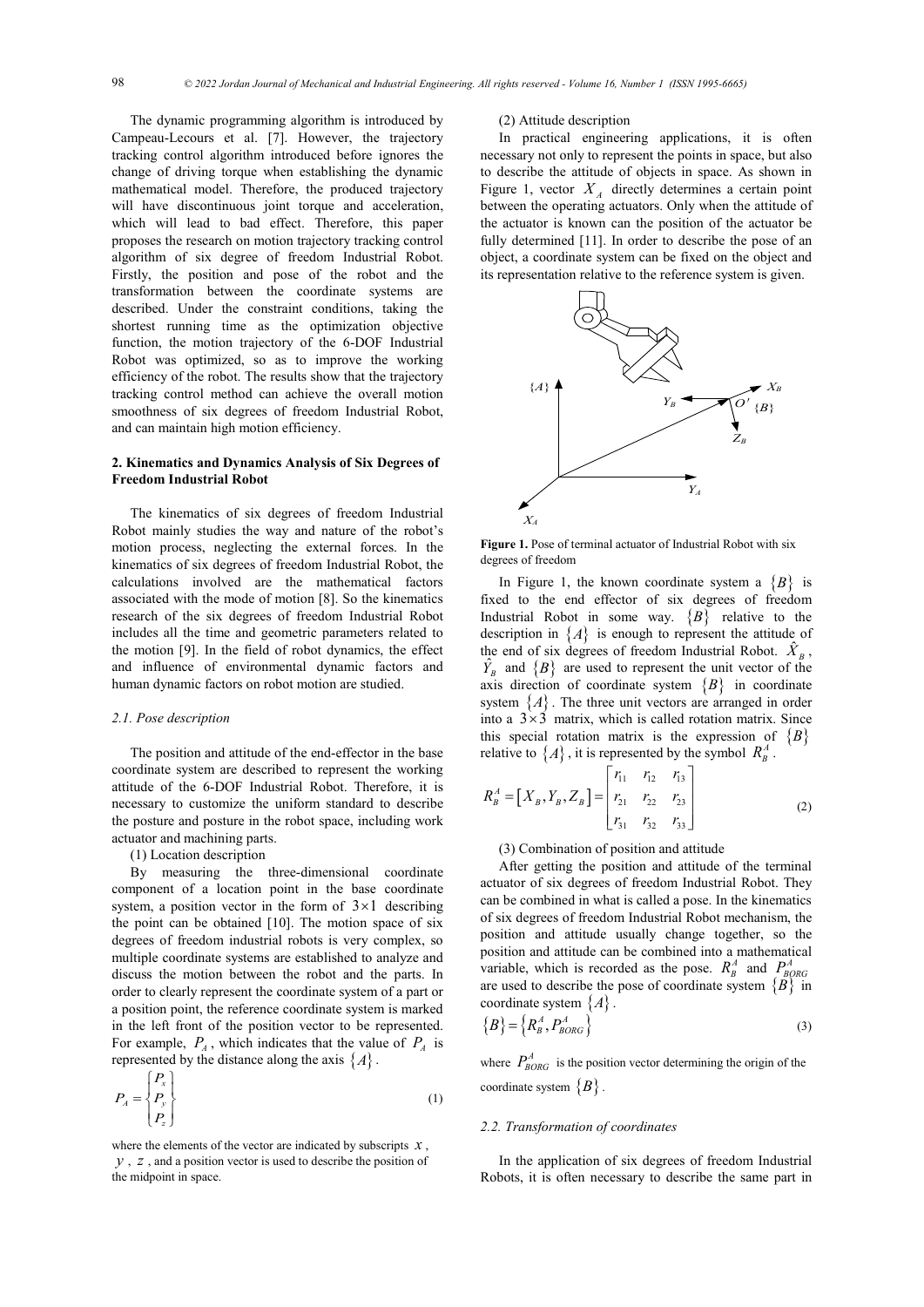different operating space. So the same quantity can be described in different space by the transformation between coordinate systems.

(1) Translation transformation of coordinate system



**Figure 2**. Translation transformation

As shown in Figure 2, it is a translation of the coordinate system. The 3D vector  $P_B$  refers to the position of *P* point in coordinate system  ${B}$ . If the coordinate system  $\{A\}$  and  $\{B\}$  have the same attitude, in this case,  ${B}$  can obtain  ${A}$  by translation. If  ${A}$  coordinate system is needed to describe the space point, the position of the origin of coordinate system  ${B}$  in  ${A}$  can be expressed by vector  $P_{BORG}^A$ . Since the two vectors have the same attitude in the same space, we can use the offset plus the position of *P* in the coordinate system  ${B}$  to obtain  $P_{A}$ :

$$
P_A^{'} = P_B + P_{BORG}^A \tag{4}
$$

(2) Rotary transformation of coordinates

As shown in Figure 3, the rotation transformation of the coordinate system is realized by a  $3 \times 3$  rotation matrix formed by three unit vectors arranged together. If this matrix refers to the description of  $\{B\}$  relative to  $\{A\}$ , represented by the symbol  $R_B^A$ , then there is:

$$
P_A^{\prime\prime} = R_B^A \times P_B \tag{5}
$$

By Equation (5), the description F of  $P_B$  point in space relative to  ${B}$  is transformed into the description  $P_A$  of the point relative to  $\{A\}$ .



**Figure 3**. Rotation transformation

(3) Complex transformation of coordinates

As can be seen from Figure 4, the composite transformation graph is usually a transformation from one coordinate system to another, which requires translation and rotation. The origin of coordinate system  ${B}$  and coordinate system  $\{A\}$  do not coincide, there is a vector offset. The vector determining the origin of  ${B}$  is

represented by  $P_{BORG}^A$ , and the rotation of  $\{B\}$  relative to  $\{A\}$  is described by  $R_B^A$ . Given  $P_B$ , in order to find  $\hat{P}_A$ , first transform  $P_B$  into an intermediate coordinate system, which has the same attitude as  $\{A\}$ , and the origin coincides with the origin of  ${B}$ . Then the origin is translated by vector addition.

$$
\hat{P}_A = R_B^A \times P_B + P_{BORG}^A \tag{6}
$$

where  $\hat{P}_A$  represents the composite transformation of a vector description from one coordinate system to another. A new concept is derived from Equation (6):

$$
\tilde{P}_A = T^A_B \times P_B \tag{7}
$$

In Equation (7),  $P_B$  is a homogeneous representation of four-dimensional vector, and  $T_B^A$  is a 4 × 4-form homogeneous transformation matrix:

$$
T_B^A = \begin{bmatrix} R_B^A & P_{BORG}^A \\ 000 & 1 \end{bmatrix} \tag{8}
$$



**Figure 4**. Composite transformation

## **3. General Trajectory Tracking Control Algorithm for Industrial Robots with Six Degrees of Freedom**

In Cartesian space, it can also be done in joint space, but the trajectory curve functions must be continuous and smooth so that the end effector can move smoothly without large fluctuations [12, 13]. Trajectory tracking control in right angle space refers to the function that the position, attitude, velocity and acceleration of the terminal actuator are expressed as time, while that in joint space refers to the function that the angle of the joint is expressed as time, and it constrains its angular velocity, angular acceleration, force and torque.

Rectangular coordinate space trajectory tracking control in the workspace coordinate system, tracking control results are very intuitive, can clearly observe the end of the movement of the trajectory. However, the cartesian space trajectory requires a large amount of calculation, so it is necessary to ensure the accuracy of the trajectory by fast calculation speed. In addition, it is not guaranteed that there is no singular point, and the singular point can not be tracked. Under certain circumstances, the linear path in joint space is easy to realize, but the linear path in Cartesian space is impossible to realize. In addition, the motion between two points may cause a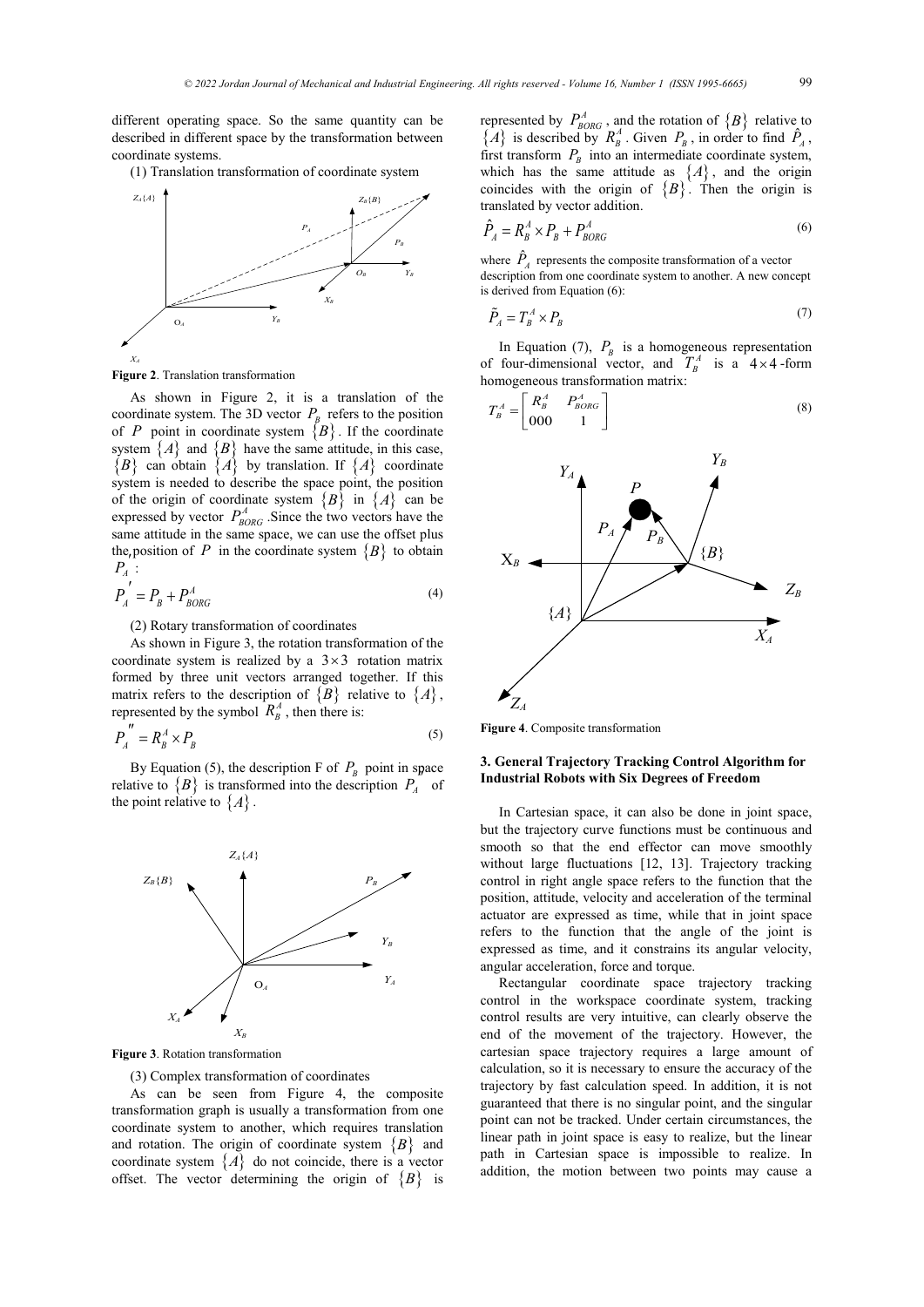mutation in the joint value of six degrees of freedom Industrial Robot [14]. In order to solve the above problems, six degrees of freedom Industrial Robot can be specified to pass through the intermediate points to avoid these singular points. Due to the problems mentioned above, most current six degrees of freedom trajectory tracking controllers can generate trajectory in both joint space and right angle space. Users usually apply the joint space tracking control method, and only apply the cartesian coordinate space tracking control when necessary.

#### *3.1. Joint space trajectory tracking control*

For trajectory tracking control in joint space, it is necessary to determine the arm pose of the Industrial Robot at the starting point and the ending point. When interpolating joints, a series of constraints should be satisfied. Under all constraints, different types of joint interpolation functions can be selected to generate different trajectories.

Now we consider the general problem that the terminal actuator of six degrees of freedom Industrial Robot moves from initial position to target position in a certain time. First of all, we need to use the inverse kinematics calculation to solve the joint position of a group of initial and final positions [15, 16]. Therefore, a smooth function  $q(t)$  of joint angle can be used to describe the trajectory of the end effector. The value of  $q(t)$  at time  $t = 0$  is the initial joint angle  $q_0$ , and the value of  $t_f$  at the terminal time is the terminal joint angle  $q_f$ . Obviously, there are many smooth functions satisfying this condition, and the cubic spline interpolation diagram is shown in Figure 5.



**Figure 5**. Cubic spline interpolation diagram

In order to ensure the smooth operation of the joint, the trajectory function  $q(t)$  of each joint should meet at least four constraints: two end point position constraint and two end point velocity constraint.

The end position constraint contains the joint angles given by the start pose value and the end pose value respectively. The value of  $q(t)$  at time  $t_0 = 0$  is equal to the angle  $q_0$  of the starting joint, and the value of  $t_f$  at the terminal time is equal to the angle  $q<sub>f</sub>$  of the terminal joint, i.e.:

$$
\begin{cases}\nq(0) = q_0 \\
q(t_f) = q_f\n\end{cases}
$$
\n(9)

In order to meet the requirement of continuous joint velocity, the joint angular velocity at the starting and ending points can be simply set to zero:

$$
\begin{cases}\n\dot{q}(0) = q_0 \\
\dot{q}(t_f) = q_f\n\end{cases}
$$
\n(10)

A cubic polynomial can be uniquely determined by the above four constraints:

$$
q(t) = a_0 + a_1t + a_2t^2 + a_3t^3
$$
 (11)

## *3.2. Cartesian space trajectory tracking control*

#### *3.2.1. Linear trajectory tracking control*

The trajectory tracking control of a straight line is to calculate the position and attitude of the middle point (interpolation point) on the trajectory of a straight line by knowing the position and attitude of the first and last points of the line, and to use the linear function of parabolic transition, which means to add a parabolic buffer curve segment within the neighborhood of two points when linear interpolation is used between the positions and attitudes of two points [17]. Because the second derivative of the parabola is a constant, that is, the acceleration is constant in the corresponding curve segment, the trajectory can be smoothly transferred, and the displacement and velocity can be continuous on the whole trajectory curve. A function consisting of two parabolic curves and a linear function connected smoothly is defined as a linear function transitioning to a parabolic curve. In order to design the trajectory curve, the same constant acceleration value is used in the transition line of the two parabolas, but the positive and negative values are opposite. The normalized factor can be solved in the following way.

Let the velocity of the straight line segment on the linear function of the parabola transition be *v* and the acceleration of the parabolic segment be *a* . Then the motion time and displacement of the parabolic line segment are:

$$
T_b = \frac{v}{a} \tag{12}
$$

$$
L_b = \frac{1}{2} a T_b^2 \tag{13}
$$

The total displacement and time of the linear motion are as follows:

$$
L = \sqrt{(x_2 - x_1)^2 + (y_2 - y_1)^2 + (z_2 - z_1)^2}
$$
 (14)

$$
T = 2T_b + \frac{L - 2L_b}{v}
$$
 (15)

It is assumed that the linear segment velocity of the linear function of parabolic transition is  $v$ , and the acceleration of parabolic segment is *a* , rather than the total time of a given motion. The main consideration is that all six degrees of freedom Industrial robots have motion speed and acceleration constraints, and different six degrees of freedom Industrial robots have different constraint conditions, so velocity and acceleration are taken as input variables.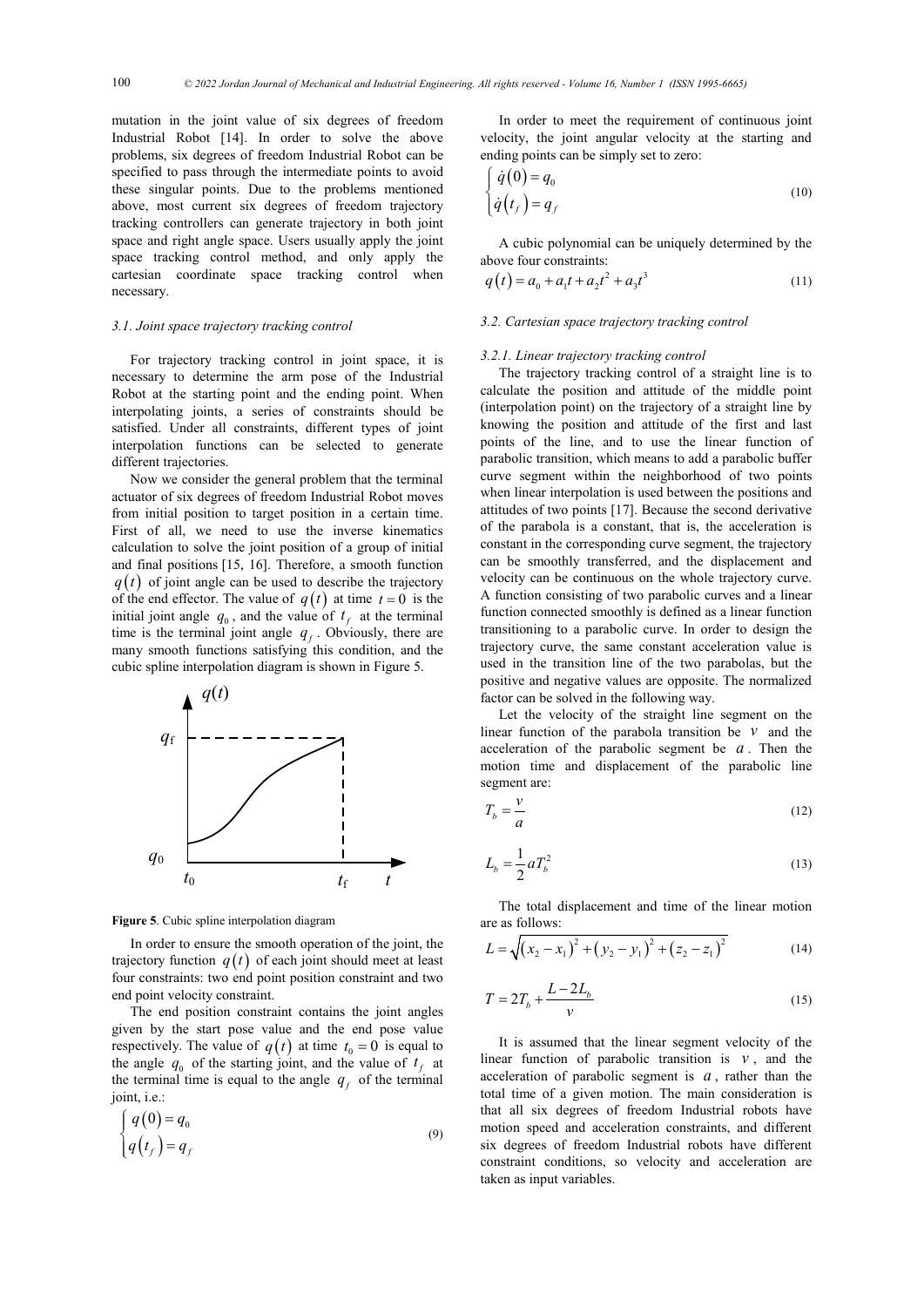## *3.2.2. Trajectory tracking control of spatial arcs*

In order to control the trajectory of circular arc in Cartesian space, it is necessary to use the coordinate system transformation, that is, to establish a new rectangular coordinate system on the plane where the circular arc is located, and obtain the values of the circular interpolation points in the new coordinate system, then to map these values back to the old coordinate system and find out the values of the interpolation points in the old coordinate system, and the displacement curve of circular interpolation also adopts linear function of parabola transition.

Three points can uniquely determine an arc. Suppose that the end effector of six degrees of freedom Industrial Robot passes through the intermediate point  $P_1$  from the starting position  $P_2$  to the terminal point  $P_2$ , if these three points are not collinear, there must be an arc from the starting point  $P_1$  through the middle point  $P_2$  to the end point  $P_3$ . This paper introduces the solving steps of arc trajectory tracking control.

The center  $P_0 ( x_0, y_0, z_0 )$  of the circle and the three points  $r$ ,  $P_1(x_1, y_1, z_1)$ ,  $P_2(x_2, y_2, z_2)$  and  $P_3(x_3, y_3, z_3)$  are calculated to determine the unique plane *M* , whose equation can be expressed as:

$$
M = \begin{vmatrix} x - x_3 & y - y_3 & z - z_3 \\ x_1 - x_3 & y_1 - y_3 & z_1 - z_3 \\ x_2 - x_3 & y_2 - y_3 & z_2 - z_3 \end{vmatrix} \tag{16}
$$

The equation of plane *T* passing through the midpoint of  $P_1$  and  $P_2$  and perpendicular to  $P_1$  and  $P_2$  is as follows:

$$
T = \left[x - \frac{1}{2}(x_1 + x_2)\right](x_2 - x_1) + \left[y - \frac{1}{2}(y_1 + y_2)\right](y_2 - y_1) + \left[z - \frac{1}{2}(z_1 + z_2)\right](z_2 - z_1) \tag{17}
$$

The equation of plane *S* passing through the midpoint of  $P_2$  and  $P_3$  and perpendicular to  $P_2$  and  $P_3$  is as follows:

$$
S = \left[x - \frac{1}{2}(x_3 + x_2)\right](x_3 - x_1) + \left[y - \frac{1}{2}(y_3 + y_2)\right](y_3 - y_2) + \left[z - \frac{1}{2}(z_3 + z_2)\right](z_3 - z_2) \tag{18}
$$

Combined with the three plane equations *M* , *T* and *S* , the elimination method can be used to solve the center  $P_0$  ( $x_0, y_0, z_0$ ) of the circle. However, attention should be paid to the situation when the denominator is zero in the process of elimination. Then the radius can be obtained as follows:

$$
r = \sqrt{(x_1 - x_0)^2 + (y_1 - y_0)^2 + (z_1 - z_0)^2}
$$
 (19)

Based on the above results, the interpolation points on the arc can be obtained. The three attitude angles of each interpolation point can be calculated respectively according to the linear function of the parabolic transition of displacement curves. The joint angle of each interpolation point can be obtained by inverse kinematics solution of the position and pose of each interpolation point.

Trajectory tracking control in joint space and Cartesian space are discussed. Linear Trajectory tracking control and arc Trajectory tracking control are discussed in Cartesian space. The trajectory tracking control algorithm of space

line and arc is the most basic and mature algorithm, which has been widely used in the six degrees of freedom Industrial Robots. But it is necessary to determine the velocity function according to the specific requirements, that is, to determine the normalized factor in the algorithm, and the normalized factor is a linear function with a parabolic transition.

## **4. Experimental Analysis**

### *4.1. Parameter setting*

In view of the fact that there is no specific dynamic parameters of the actuator, and the amount of dynamic calculation is huge, the error influence is more, and it is inconvenient to observe and analyze, so the moment constraint is not considered here, and the constraint conditions are simplified. The former three joints are taken as examples. In order to compare the data and prove the optimization of the algorithm, the set parameters can be selected according to the simulation results of trapezoidal acceleration and deceleration trajectory tracking control. According to the results of Cartesian trajectory tracking control by trapezoidal acceleration and deceleration of robot, it can be seen that the maximum velocity of the first to the third joint is about 0.4 rad/s, 0.1 rad/s, 0.25 rad/s, and the maximum acceleration is about 0.3 rad/ $s^2$ , 0.1 rad/s<sup>2</sup> and  $0.2$  rad/s<sup>2</sup> respectively. The six values are used as the constraints of the first three joints of the multi constraint trajectory tracking control algorithm. Given that the maximum acceleration and maximum velocity of the end effector in Cartesian coordinate system are  $V_{\text{max}}$  =0.25 m/s,  $A_{\text{max}}$  =0.25 m/s<sup>2</sup>, and the error factor is  $g_p$ =0.0025 m,  $g_v$ =0.01 m/s. The starting and ending conditions of trajectory are  $P_0 = (0.5963, -0.1500, -0.1500)$ 0.0144) and  $P_1 = (0.3963, 0.3500, -0.0144)$ , and the velocities of both start and end points are zero, and the interpolation period of trajectory tracking control is 0.1 s. The complete parameters are shown in Table 1.

**Table 1** Simulation parameters table

| Parameter name                                        | Parameter value                                                                     |
|-------------------------------------------------------|-------------------------------------------------------------------------------------|
| Initial position                                      | $(0.5963, -0.1500, -0.0144)$                                                        |
| Terminal position                                     | $(0.3963, 0.3500, -0.0144)$                                                         |
| Initial joint<br>velocity                             | $\dot{q}_t(t_0) = 0, i = 1, 2, , 6$                                                 |
| End joint velocity                                    | $\dot{q}_t(t_f) = 0, i = 1, 2, , 6$                                                 |
| End effector speed<br>and acceleration<br>constraints | $V_{\text{max}} = 0.25 \text{ m/s}, A_{\text{max}} = 0.25 \text{ m/s}$              |
| Joint velocity and<br>acceleration<br>constraints     | $\dot{q}_{\text{max}} = (0.4 \text{ rad/s}, 0.1 \text{ rad/s}, 0.25 \text{ rad/s})$ |
|                                                       | $\dot{q}_{\text{max}} = (0.3 \text{ rad/s}, 0.1 \text{ rad/s}, 0.2 \text{ rad/s})$  |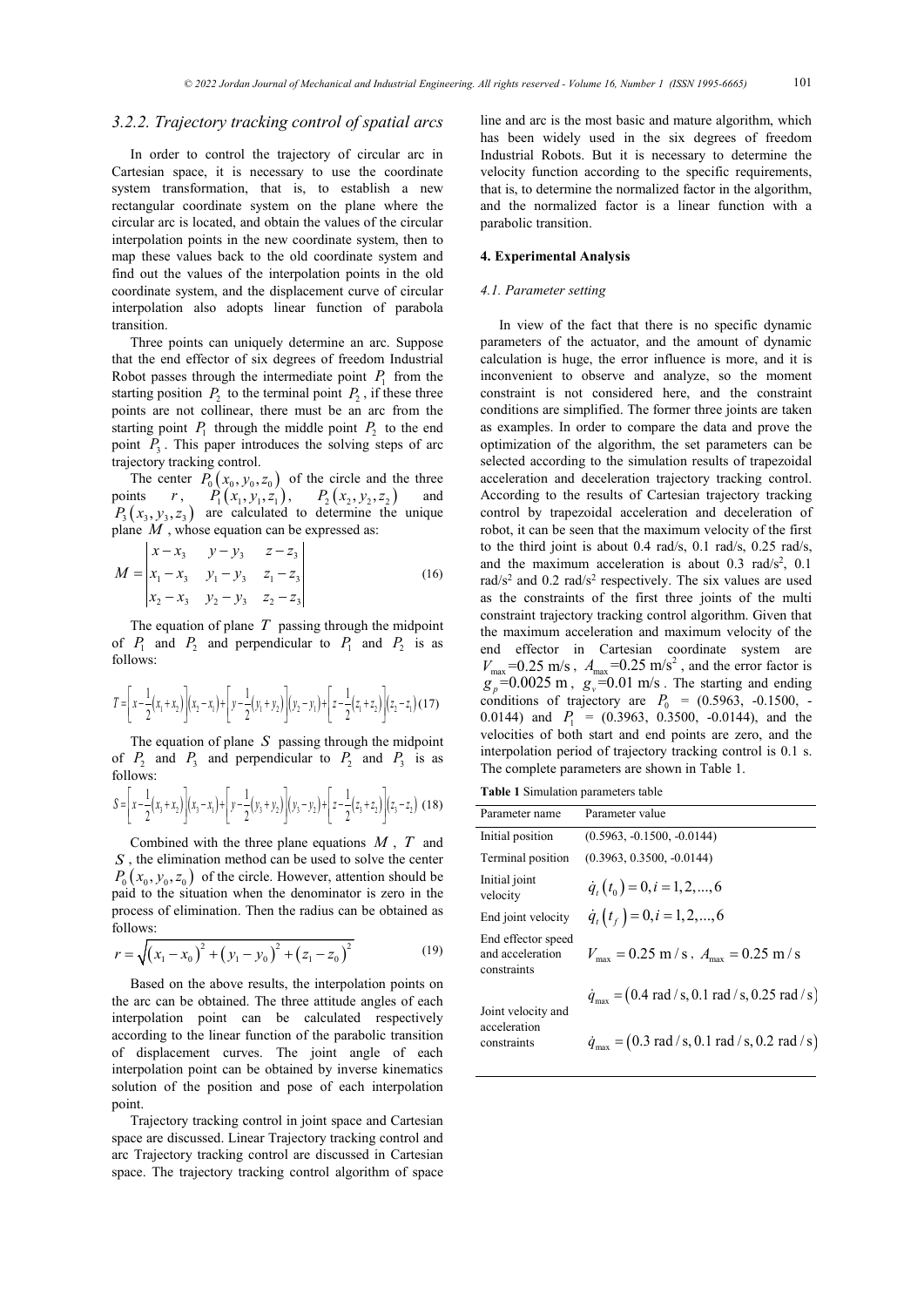

**Figure 6.** Joint angle



**Figure 7**. Joint velocity



**Figure 8**. Joint acceleration

Figure 6 to Figure 8 are the curves of the first three joint angles of six degrees of freedom Industrial Robot. It can be seen from Figure 6 that the changes of the angles of the three joints are smooth and continuous during the whole movement period, and there is no sudden change. This is because the upper limit of joint velocity and acceleration is restricted in the trajectory tracking control algorithm. As shown in Figure 7 and Figure 8 are the curves of joint velocity and acceleration in the process of trajectory tracking control. It can be seen from the curve that the velocity and acceleration of the three joints are within the upper limit of the constraint from beginning to end, and the velocities and accelerations of these three joints are very close to their upper limits in some different periods of time, which is due to the nonlinear structure of six degrees of freedom Industrial Robot. The reason is that the time of acceleration or deceleration of each joint is different. Compared with the trapezoidal acceleration and

deceleration algorithm with the same joint velocity and acceleration constraints, the Simulation results show that the 6-DOF Industrial Robot has shorter movement time.

In order to further verify the effectiveness of the trajectory tracking control algorithm for six degrees of freedom Industrial Robot, a simulation example is added to analyze and verify the algorithm. The initial position was taken as  $P_0 = (0.5963, -0.1500, -0.0144)$ , and the end position was taken as  $P_2 = (4.7556, 0.6000, -2.5728)$ . Except for the joint constraints, other parameters are consistent with the above simulation examples. Firstly, the trapezoidal acceleration and deceleration algorithm is used to track the trajectory of six degrees of freedom Industrial Robot in Cartesian space from  $P_0$  to  $P_2$ , and the whole motion process is still maintained for 60 seconds. Figure 9, Figure 10 and Figure 11 show the angles, angular velocities and angular acceleration curves of joint 1, joint 2 and joint 3 respectively.



**Figure 10.** Joint 2 locus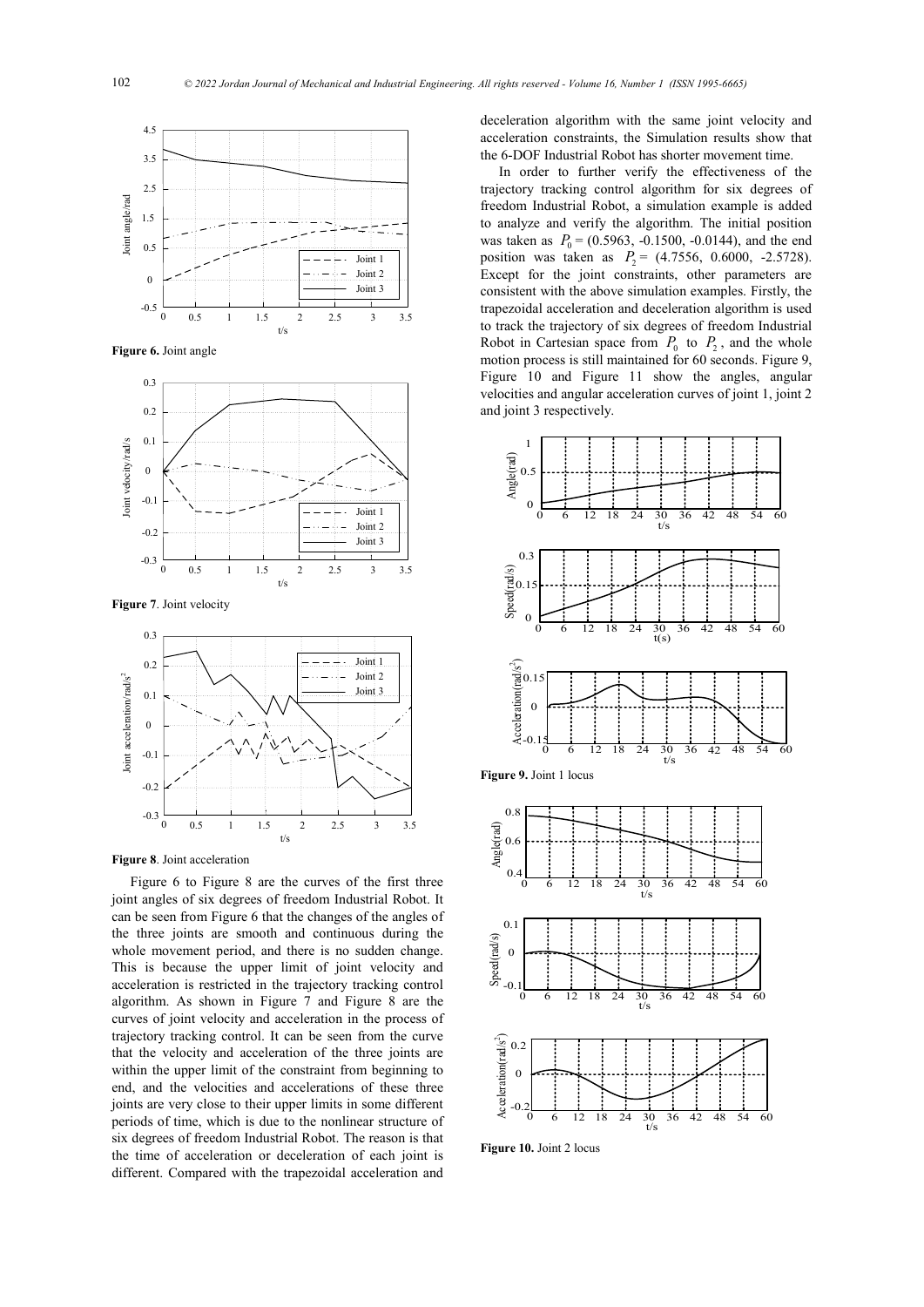

**Figure 11.** Joint 3 locus

As can be seen from Figures 9-11, the maximum angular velocity and acceleration of joint 1 are about 0.27 rad/s and 0.19 rad/s<sup>2</sup>, respectively. The angular velocity increases with time and then tends to be stable, and the acceleration reaches the maximum value at 18 s. Joint 2 was about  $0.18$  rad/s and  $0.2$  rad/s<sup>2</sup>, both of which decreased first and then increased. The joint angular velocity reached the maximum value of 0.28 rad/s at 18 s, and the acceleration dropped to the maximum value of 0.24  $rad/s^2$  at 42 s.

Compared with Cartesian space trajectory tracking control algorithm without joint velocity and acceleration constraints, this trajectory tracking control algorithm has the advantage of smooth and safe motion. Because the motor load capacity is limited, its speed, driving torque has an upper limit value, too high load may make the motor vibration or even damage the motor. The joint of six degrees of freedom Industrial Robot is driven directly or indirectly by motor, so the motion of joint is limited by motor. At the same time, this algorithm can make the six degrees of freedom Industrial Robots optimize the motion time as much as possible within the range of satisfying constraints, instead of sacrificing efficiency. Its multiconstraint characteristics are also limited, and the motion of six degrees of freedom Industrial Robots is always limited within these constraints. This trajectory tracking control method can be used in the situation that the six degrees of freedom Industrial Robot is required to work smoothly and at the same time has certain requirements for the motion speed of the robot.

#### **5. Conclusion and Prospect**

## *5.1. Conclusion*

Point-to-point control only needs to control the accuracy and time of the starting point and the ending point, so most Industrial Robots can realize point-to-point control, such as spot welding, handling and assembling robots. Continuous trajectory control requires not only the accuracy and time of the start and end points, but also the

time and position of each trajectory point, such as spraying and arc welding robot. However, most six degrees of freedom Industrial Robots are limited by their structure and control program, and can only follow a simple continuous trajectory. Their flexibility and intelligence are still deficient, and their trajectories are not smooth enough.

In the actual production of six degrees of freedom Industrial Robot, people pay more attention to its efficiency and precision. This paper studies the kinematics and dynamics of Industrial Robots. The description of robot pose, the transformation between coordinate systems and the linkage mechanism are discussed. Several trajectory tracking control methods are analyzed and discussed in view of the different working environment and smoothness of six degrees of freedom Industrial Robots. The experimental results show that the trajectory tracking control method can satisfy the requirements of velocity and acceleration constraints in Cartesian space and joint space, and achieve the smoothness of the whole robot, and maintain a high efficiency.

## *5.2. Prospects*

In this paper, the kinematics and dynamics analysis and trajectory tracking control of six degrees of freedom Industrial Robot are carried out in an ideal environment, without considering the influence of the external environment and the friction, stiffness and other dynamic factors of six degrees of freedom Industrial Robot. And only in theory and program analysis and Simulation of robot trajectory tracking control, not in the actual robot verification, so the experimental verification can be used as a further research content.

## **References**

- [1] Kyrarini, M.; Haseeb, M.A.; Risti-Durrant, D.; [Graser, A.](https://xueshu.baidu.com/s?wd=author:(%20Gr?ser,%20Axel)%20&tn=SE_baiduxueshu_c1gjeupa&ie=utf-8&sc_f_para=sc_hilight=person)  Robot learning of industrial assembly task via human demonstrations. Autonomous Robots, 2019, 43(6): 239-257.
- [2] Andrés, F.; Lars Toft, J.; Sebastian, R. Automating the incremental evolution of controllers for physical robots. Artificial Life, 2018, 23(2): 142-168.
- [3] Lippi, M.; Marino, A. Human multi-robot safe interaction: A trajectory scaling approach based on safety assessment. IEEE Transactions on Control Systems Technology, 2020, 12(99): 1-16.
- [4] Leali, F.; Pini, F.; Villani, V. Guest editorial note: Special issue on human-robot collaboration in industrial applications. Mechatronics, 2019, 58(6): 80-87.
- [5] You, B.; Zhang, L.C.; Li, Z.; Ding, L. Fuzzy sliding mode trajectory tracking control of wheeled mobile robots. Computer Simulation, 2019, 36(2): 317-323.
- [6] Yang, K.; Yang, W.; Wang, C. Inverse dynamic analysis and position error evaluation of the heavy-duty industrial robot with elastic joints: an efficient approach based on Lie group. Nonlinear Dynamics, 2018, 93(4): 1-18.
- [7] Campeau-Lecours, A.; Cote-Allard, U.; Dinh-Son, V.; Routhier, F.; Gosselin, B.; Gosselin, C. Intuitive adaptive orientation control for enhanced human–robot interaction. IEEE Transactions on Robotics, 2018, 6(2): 1-12.
- [8] Sommier, A.; Malvaut, J.; Delos, V.; [Romano, M.;](https://xueshu.baidu.com/s?wd=author:(Romano,%20M)%20EPSILON%20Grp%20ALCEN&tn=SE_baiduxueshu_c1gjeupa&ie=utf-8&sc_f_para=sc_hilight=person) [Bazire,](https://xueshu.baidu.com/s?wd=author:(Bazire,%20T)%20KUKA%20Syst%20Aerosp&tn=SE_baiduxueshu_c1gjeupa&ie=utf-8&sc_f_para=sc_hilight=person)  [T.;](https://xueshu.baidu.com/s?wd=author:(Bazire,%20T)%20KUKA%20Syst%20Aerosp&tn=SE_baiduxueshu_c1gjeupa&ie=utf-8&sc_f_para=sc_hilight=person) [Batsale, J.C.](https://xueshu.baidu.com/s?wd=author:(Batsale,%20J.%20C)%20Esplanade%20Arts%20&%20Metiers&tn=SE_baiduxueshu_c1gjeupa&ie=utf-8&sc_f_para=sc_hilight=person) Coupling pulsed flying spot technique with robot automation for industrial thermal characterization of complex shape composite materials. NDT & E International, 2019, 102(9): 175-179.